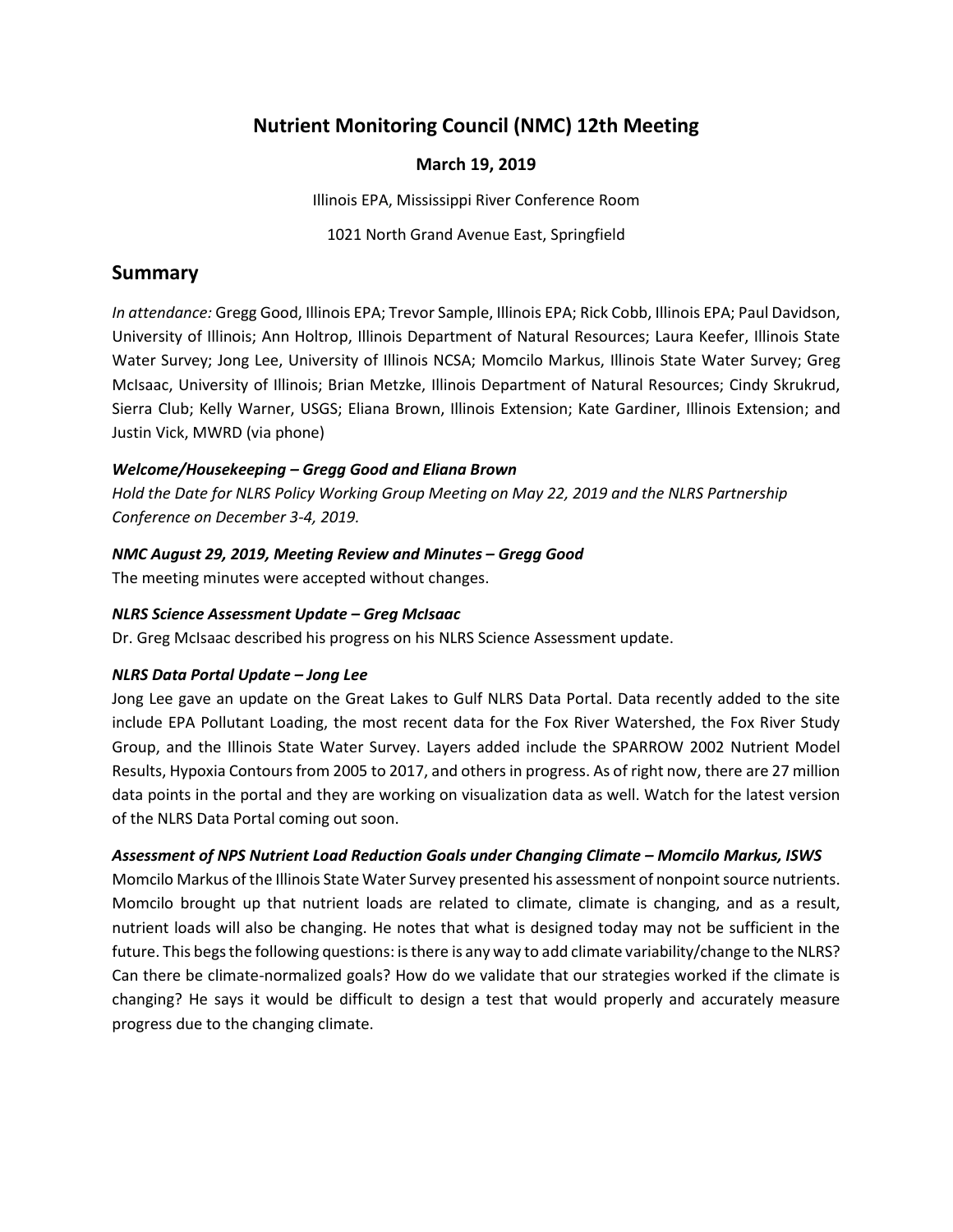#### *USGS Super Gage Stations Update – Kelly Warner*

#### *Any impact from government shutdown?*

During that time, we couldn't go out and check the monitoring. Luckily, none of the Super Gages went down.

### *Future funding (current USGS operation goes through Sept. 2020) – Gregg Good*

Funding for Super Gage nutrient tracking goes through Sept. 2020 with a report after that. A funding source needs to be sought for after 2020.

## *NLRS 2019 Biennial Report Update – Trevor Sample*

Groups have been sending their data spreadsheets and written updates to Eliana and Kate. We have also been collecting cost-share data from federal agencies. We hope to have a rough draft to Policy Working Group members sometime in May, likely without the NASS information. The NASS Survey went out late due to the government shutdown, hopefully the results will be available sometime in June. The updated Science Assessment will be a part of the Biennial Report as well. Tentative release date is during the Farm Progress Show.

#### *NSAC Report Update – Gregg Good*

The Nutrient Science Advisory Committee report is complete. It is now available on the Illinois EPA website and it's open to public comments. The comments are due by the end of April.

#### **Proposed Upper Mississippi River Water Quality Improvement Act - Gregg Good**

Gregg Good distributed a copy of the Proposed Upper Mississippi River Water Quality Improvement Act. Gregg is on a water quality executive committee and a task force as well for states in the Upper Mississippi River Watershed. The 5 states meet to do consistent and collaborative monitoring. Every state has different levels of monitoring and different water quality standards, etc., but with enough resources, they think they could monitor the Upper Mississippi River and do a Clean Water Act assessment from Cairo, IL and upstream. While they would like to do a pilot project to establish a statefederal collaborative for the reduction, monitoring, and assessment of sediment, nutrients, and other contaminants, they don't have a funding source. Sponsor of the bill will be Representative Kind from Wisconsin, with co-sponsor likely to be Representative Davis from Illinois.

#### *NMC Member Updates – Exciting or Boring News to Share?*

Gregg Good brought up that Gov. Pritzker joined the Climate Alliance. Gregg says that to best show our resiliency, we need data. He noted that the Illinois EPA has 30-40 years' worth of ambient monitoring data and can put together some trends reports. Laura Keefer says the ISWS just delivered a trends analysis and it's available online. She says there's no relationship to causes yet, the analysis just shows the trends. And Momcilo is hosting some workshops. Brian Metzke doesn't have any updates to share. Ann Holtrop explained the difficulty they have with filling positions when multiple people retire at once and the employees who would've been the best for the promotion have already moved around within the agency. She says CREP positions have been posted and interviews might be opening up soon for one of them. Jong Lee noted that the Center for Digital Agriculture has launched and that NCSA will act as a liaison to bring agriculture and computer science together, along with an industry partner. Greg McIsaac and a few colleagues wrote a critique of a paper that stated if you stopped all the agriculture runoff, it would take